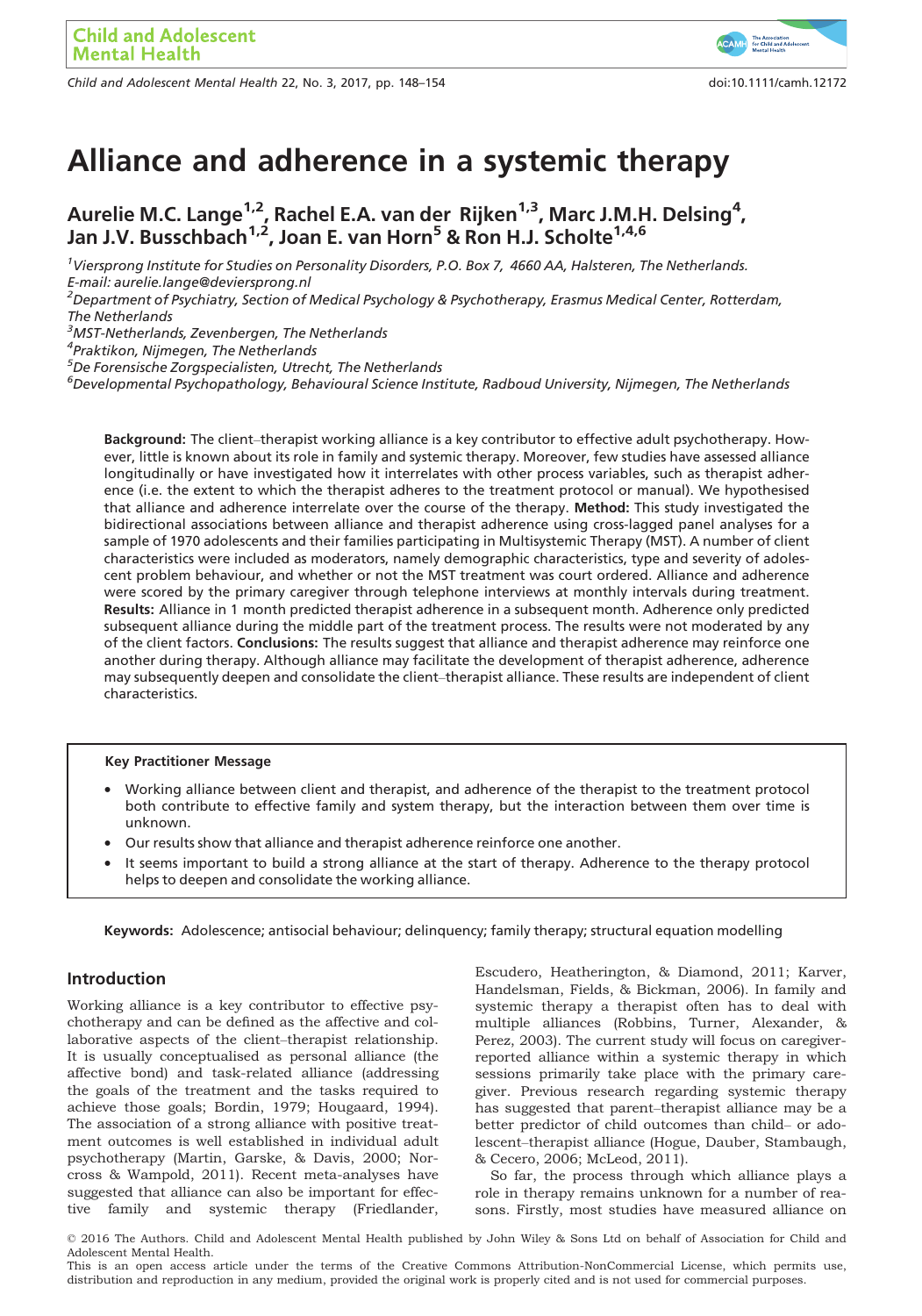only one occasion, thus failing to take into account the longitudinal and developmental nature of alliance during therapy (Berkel, Mauricio, Schoenfelder, & Sandler, 2011; Crits-Christoph, Gibbons, Hamilton, Ring-Kurtz, & Gallop, 2011). Alliance may fluctuate over time and different developmental patterns of alliance may be associated with different treatment outcomes (Stiles et al., 2004). Secondly, few studies have assessed how alliance relates with other process variables, such as therapist adherence or client involvement (McLeod, 2011; McLeod, Southam-Gerow, Tully, Rodríguez, & Smith, 2013). Yet, theoretical models posit that these process variables work together to initiate and facilitate therapeutic change (Goldfried & Davila, 2005; Hill, 2005; Karver, Handelsman, Fields, & Bickman, 2005).

Therapist adherence is the extent to which the therapist adheres to a treatment protocol or manual (McLeod et al., 2013; Perepletchikova & Kazdin, 2005). Therapist adherence is crucial in the dissemination and implementation of evidence-based interventions as it ensures that the key components of the intervention are being delivered as intended (Mihalic, 2004). Since evidence-based interventions have demonstrated their effectiveness in empirical studies, ensuring therapist adherence is a means to warrant continued positive treatment outcomes (Mihalic, 2004; Schoenwald, 2008).

Studies investigating the conjoint role of alliance and adherence have usually tested specific hypotheses regarding the mediating or moderating role of alliance on outcome, assessing alliance and adherence at a single point in time (e.g. Castonguay, Goldfried, Wiser, Raue, & Hayes, 1996; The Multisite Violence Prevention Project, 2014; Tschuschke et al., 2015; Webb et al., 2012). Yet, theoretical models argue that alliance and therapist adherence are essential in each phase of therapy and are interrelated all along (Goldfried & Davila, 2005; Hill, 2005). Alliance and adherence both enable the therapist and the client to create engagement and confidence in the therapy, to explore the problems and underlying causes, to accomplish the therapeutic tasks, and to facilitate successful termination of treatment. Alliance contributes to this through its affective and collaborative bond, which motivates and encourages the client. Adherence, on the other hand, may create confidence in the therapists' skills and provide the actual tools and techniques to foster therapeutic change. On top of their individual contribution, alliance and adherence may enhance one another: whereas a strong alliance may be a precondition for the adherent implementation of the intervention techniques, adherence may foster confidence in the therapist's skills, and thereby deepen the client–therapist alliance (Goldfried & Davila, 2005; Hill, 2005).

Failing to take the developmental nature of alliance and adherence into account, using only a single score for each construct, may prevent studies from discovering the true processes through which alliance and adherence jointly influence treatment outcomes. This may have led to contradictory findings in the past. Some studies did not find any association between alliance and adherence (The Multisite Violence Prevention Project, 2014), whereas others showed alliance to

predict adherence (Tschuschke et al., 2015), or to mediate the association between adherence and outcome (Weck, Grikscheit, Jakob, Höfling, & Stangier, 2015). In the absence of a strong alliance, a rigid focus on adherence may either lead to further deterioration of the alliance and interfere with therapeutic change (Barber et al., 2006; Castonguay et al., 1996), or may 'save' a treatment with low alliance, leading to positive treatment outcomes (Webb et al., 2012). Yet, as far as we know, studies that did investigate alliance and adherence longitudinally have not yet been able to support the bidirectional associations between alliance and adherence hypothesised in the theoretical models. Hukkelberg and Ogden (2013) did not find any significant associations between alliance and adherence in parent management training (PMTO, a family-focused method for children with externalising problem behaviour). Weck et al. (2015), who, besides the analyses on single alliance scores discussed above, also conducted longitudinal analyses, showed that alliance during the first, but not the second, session predicted adherence in the following session. Adherence did not predict subsequent alliance. Of the studies described above, only two assessed family interventions (Hukkelberg & Ogden, 2013; The Multisite Violence Prevention Project, 2014). Both interventions worked primarily with the primary caregivers and targeted children and adolescents with emerging behavioural problems. These studies did not find any significant associations between alliance and adherence.

In our study, we hypothesised that alliance and therapist adherence would influence one another over the course of therapy, which is in accordance with the theoretical models of Goldfried and Davila (2005) and Hill (2005). For this purpose, we used routinely collected data from Multisystemic Therapy (MST), an evidence-based, and intensive home- and communitybased intervention for adolescents with antisocial and/or delinquent behavioural problems (12–18 years old; Henggeler, Schoenwald, Borduin, Rowland, & Cunningham, 2009). Sessions mainly take place with caregivers, as, according to the MST theory of change, reductions in the adolescent externalising behavioural problems can be achieved through an increase in the parental sense of competence and the use of positive discipline (Dekovic, Asscher, Manders, Prins, & van der Laan, 2012). Within MST, caregiver–therapist alliance and therapist adherence are both related to reductions in antisocial and delinquent behavioural problems (Granic et al., 2012; Schoenwald, 2008; Schoenwald, Chapman, Sheidow, & Carter, 2009), yet their bidirectional association has not been assessed before.

Thus, this study aimed to investigate whether alliance in one month would influence therapist adherence in a subsequent month and vice versa. Therefore, we assessed both variables conjointly at five monthly intervals. We also tested these associations across subsamples of our client population to investigate whether the functioning of alliance and adherence within treatment would be stable across client characteristics (i.e. demographic characteristics, type of problem behaviour, severity of problem behaviour and whether or not the family participated in MST on court-order; Barnhoorn et al., 2013).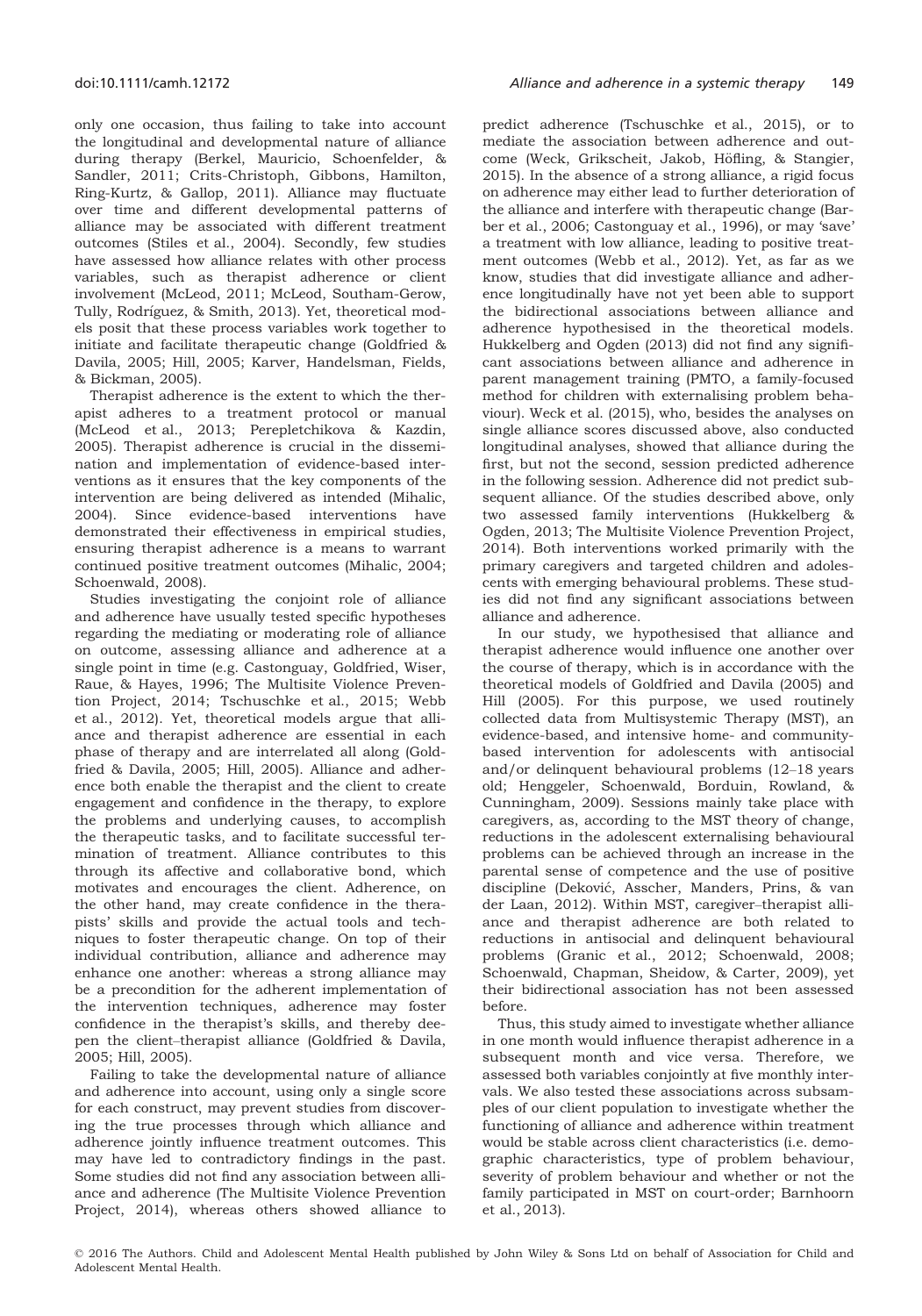# Method

#### Participants

Adolescents. Families were referred to MST due to severe externalising behavioural problems of the adolescent. Families had to meet the MST inclusion criteria, which have been specified by MST Services, the international licensor for the dissemination of MST (MST Services, 2014). A total of 2393 MST trajectories started at one of the four participating treatment centres between July 2008 and January 2015. If a family started MST twice during the research period  $(N = 11)$ , only the first treatment episode was included for analyses, because inclusion of both treatment episodes would lead to dependency in the data. Another 412 families were excluded as they did not have any valid alliance or adherence assessments, resulting in a final sample of 1970 clients (82% of the total sample).

The mean age of the 1970 participating adolescents was 15  $(SD = 1.41)$ , 69% were male, 24% of the adolescents were of nonwestern origin, 47% lived in a single-parent household and 57% participated in MST on a court order. Most adolescents experienced externalising behavioural problems in the clinical range (75%) or the borderline range (9%) based on the Child Behavior Check List 6–18 (CBCL; Achenbach & Rescorla, 2001). Moreover, 56% of the adolescents also experienced internalising behavioural problems in the borderline or clinical range.

Therapists. Multisystemic therapy was provided by 130 therapists working across 22 teams in four treatment centres. As part of the routine quality assurance and improvement system of MST, aimed at upholding adherence to the MST treatment model, all therapists followed an initial 5-day orientation training, participated in weekly supervision and expert consultation meetings, and attended quarterly booster sessions.

#### Measures

Alliance and adherence. Client–therapist alliance and therapist adherence were measured using the Therapist Adherence Measure Revised (TAM-R; Henggeler, Borduin, Schoenwald, Huey, & Champan, 2006; see also [http://www.mstinsti](http://www.mstinstitute.org/qa_program/tam_languages.shtml)[tute.org/qa\\_program/tam\\_languages.shtml](http://www.mstinstitute.org/qa_program/tam_languages.shtml)). This questionnaire consists of 28 items rated on a 5-point Likert scale (1 'not at all', 2 'a little', 3 'some', 4 'pretty much', and 5 'very much'). On a monthly basis, employees from an independent call centre completed the TAM-R by interviewing the primary caregiver, which was most often the mother (82%), followed by the father  $(15%)$ .

Although the TAM-R was originally developed to monitor therapist adherence to the MST model, several previous studies have found the questionnaire to also contain an alliance-factor (Ellis, Weiss, Han, & Gallop, 2010; Henggeler, Schoenwald, Liao, Letourneau, & Edwards, 2002). A recent Dutch study confirmed two factors: 'client-therapist alliance' and 'therapist adherence' (Lange & van der Rijken, 2014). In the current study, only items clearly distinguishing between both factors were retained, dropping items loading on both factors. Reliability of the resulting two factors was good (Cronbach's  $\alpha$  = .86 for 'client-therapist alliance' and  $\alpha$  = .91 for 'therapist adherence'). 'Client-therapist alliance' consisted of seven items and measured the personal alliance (e.g. 'My family and the therapist were honest and straightforward with each other') as well as the task-related alliance (e.g. 'Our family agreed with the therapist about the goals of treatment'). 'Therapist adherence' consisted of 10 items assessing therapist adherence to the MST clinical process and the treatment principles of MST (e.g. 'The therapist's recommendations required family members to work on our problems almost every day'). Three of these items targeted specific behavioural problems (e.g. 'The therapist helped us keep our child from hanging around with troublesome friends').

Only valid assessments (assessments by the primary caregiver, with a maximum of four missing items, and where faceto-face contact between the family and the therapist had

occurred in the last 2 weeks prior to administration of the TAM-R; MST Institute, n.d.a,b) were included for analyses. Families provided on average 3.41 valid TAM-R administrations  $(SD = 1.36)$ . Scores for alliance and therapist adherence could only be computed if all items on the specific factor had been scored.

Client characteristics. The primary caregiver completed the Child Behavior Checklist for children aged 6–18 years (CBCL; Achenbach & Rescorla, 2001) to assess type and severity of the behavioural problems, and a questionnaire on demographic characteristics. Both questionnaires were completed on paper or online, depending on the routine practices of the treatment centre. These client characteristics were included as moderators in the analyses.

#### Procedures

All Dutch treatment centres collecting their alliance and therapist adherence scores through an independent call centre  $(N = 4)$  were requested to share their data, which they had collected as part of their routine practices. All four centres agreed. Clients were informed that completing the questionnaires was part of the treatment and that the data could also be used for research purposes. The study was approved by the Committee Scientific Research Participation of the Vincent van Gogh Institute and complied to the American Psychological Association's ethical principles regarding research with human participants.

#### Strategy for analysis

To investigate the bidirectional associations between alliance and adherence, we conducted cross-lagged panel analyses in Mplus 7.3 (Muth en & Muth en, 1998–2012). We specified a model with a fixed number of five time points (T1–T5). Since alliance and adherence were collected on a monthly basis, our model included all assessments collected in the first 5 months of the MST treatment, because the length of an MST treatment should, in general, not exceed 5 months. Missing alliance or adherence scores were taken into account using a FIML estimator with robust standard errors, implemented as MLR in Mplus, to make use of all the available data and provide better estimations of standard errors when normality assumptions are violated.

The basic model (see Figure 1) included the initial covariance between alliance and adherence at T1, as well as the disturbance covariances between alliance and adherence at T2–T5 (the latter are not shown for reasons of clarity). Furthermore, the model contained the stability paths between adjacent measurements, as well as the cross-lagged effects of alliance at one point in time on adherence at the next point in time and vice versa. We performed a series of multigroup analyses to test whether the observed cross-lagged associations were moderated by gender, age (based on median split: <16, ≥16), ethnicity (western origin, nonwestern origin), type of household (singleparent or multiple-parent household), type of problem behaviour (no problems, externalising problems, comorbid externalising and internalising problems based on a T-score in the borderline or clinical range), severity of externalising problem behaviour (nonclinical, borderline, clinical T-score), and referral reason (court-ordered or not). The Satorra and Bentler (2001) scaled chi-squared difference test was used to compare the fit of the unconstrained model (no constraints on all covariances, stability paths and cross-lagged paths) with a constrained model in which all covariances, stability paths and cross-lagged paths were constrained to be equal across groups. The COM-PLEX module implemented in Mplus was used to account for nonindependence of observations due to cluster sampling (therapists treating more than one family). The goodness of fit of the models was assessed using the chi-square and  $p$  values, the comparative fit index (CFI: Bentler, 1990), and the root mean square error of approximation (RMSEA: Steiger, 1990). CFI values above .90 indicate an acceptable fit, and values above .95 indicate an excellent fit to the data. RMSEA values below .08 suggest an acceptable fit, and values below .05 indicate a good fit (Hu & Bentler, 1999).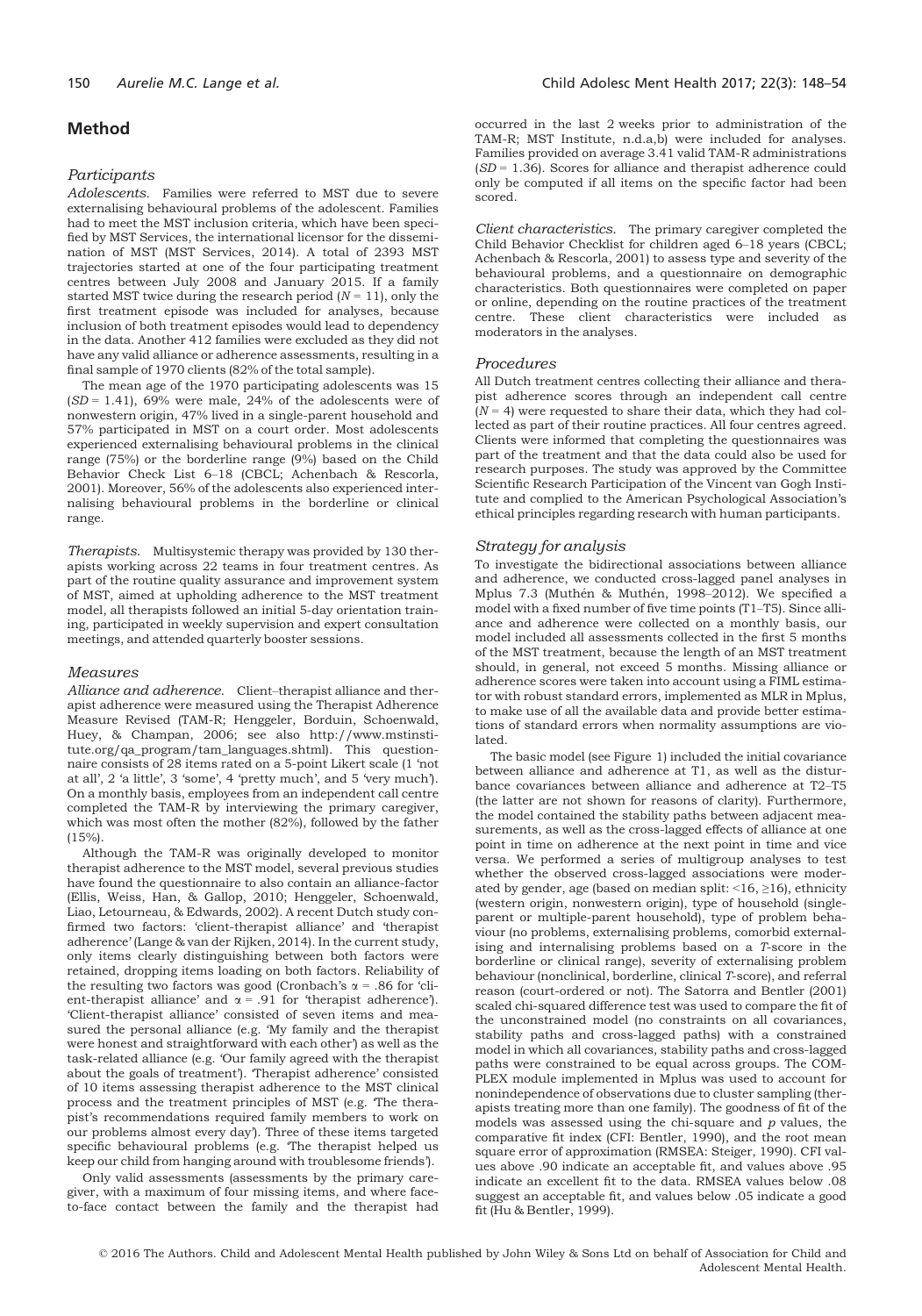

Figure 1. Standardised coefficients for the associations between alliance and adherence from T1 to T5. \*p < .01; \*\*p < .001

#### Results

#### Descriptive statistics

Table 1 lists the correlations between the alliance and adherence scores across the five measurements, as well as the means and standard deviations. Paired samples t-tests revealed mean T1-alliance scores to be significantly ( $p < .01$ ) lower than mean alliance scores at subsequent measurements, which did not differ significantly from one another. Mean adherence scores were found to increase significantly  $(p < .01)$  across all successive measurement intervals.

#### Cross-lagged panel models

Although for one of the multigroup analyses the difference in model fit between the constrained and unconstrained model reached significance, all of the modification indices for the paths of interest were small in the constrained model (M.I.  $<$  10). This indicates that model fit would not improve much when allowing the parameters of interest to differ across groups. Therefore, we retained a single-group model. For reasons of parsimony, we constrained the cross-lagged paths from alliance to adherence to be equal across measurement intervals. This did not result in a significant deterioration of model fit ( $p > .05$ ). However, when constraining the cross-lagged paths from adherence to alliance to be equal across measurement intervals, the model fit did significantly deteriorate ( $p < .05$ ). Therefore, we left these paths unconstrained in the final model. In a further attempt to specify the most parsimonious model, we constrained the disturbance covariances, as well as the stability paths of alliance and adherence to be equal across measurement points. These three actions also led to a significant deterioration in model fit, so, in the final model, these paths were also left unconstrained.

Figure 1 summarises the standardised results of the final cross-lagged model estimating the overtime associations between alliance and adherence. This model fitted the data well,  $\chi^2(27) = 270.40$ ; CFI = .94; RMSEA = .07. The CFI and RMSEA values were close to the recommended cut-off values of .95 and .05 indicating good fit. Firstly, a significant positive association  $(r = .47, p < .01)$  was found at T1 between alliance and adherence, indicating that at this stage higher levels of alliance go together with higher levels of adherence. Secondly, stability coefficients of alliance and adherence were all significant  $(p < .01)$  and appeared to increase across subsequent measurement intervals, suggesting that alliance and adherence become increasingly stable over time. That is, as the intervention progresses, earlier relative levels of alliance and adherence become increasingly predictive of later relative levels of alliance and adherence respectively. Stabilities of alliance and adherence appear to be about equally strong. Finally, and foremost, significant cross-lagged effects were found in both directions. Alliance had a positive stable effect on subsequent adherence across all measurement intervals (standardised  $\beta = .11$ ;  $p < .001$ ). Adherence only had an effect on subsequent alliance from T2 to T3 and from T3 to T4 (standardised  $\beta$ s of .10,  $p < .001$ , and .06,  $p < .01$ ), whereas it did not relate to subsequent alliance at the start and end of treatment (standardised  $\beta$ s ranging from .01 to .03,  $p > .05$ ). These findings indicate that higher levels of alliance at one measurement point predicted an increase in adherence at the next measurement point (i.e. 1 month later). Similarly, higher levels of adherence predicted an increase in alliance 1 month later, but only during the middle part of the treatment process.

# **Discussion**

This study investigated the bidirectional associations of caregiver–therapist alliance and therapist adherence over time. We found that alliance in one month consistently predicted therapist adherence in a subsequent

Table 1. Pearson correlations among alliance and adherence, and means and standard deviations

| Measure          |      | 2    | 3    | 4    | 5    | 6    |      | 8    | 9    | 10   |
|------------------|------|------|------|------|------|------|------|------|------|------|
| 1. Alliance T1   |      |      |      |      |      |      |      |      |      |      |
| 2. Alliance T2   | .57  |      |      |      |      |      |      |      |      |      |
| 3. Alliance T3   | .51  | .65  |      |      |      |      |      |      |      |      |
| 4. Alliance T4   | .41  | .56  | .67  |      |      |      |      |      |      |      |
| 5. Alliance T5   | .43  | .54  | .64  | .74  |      |      |      |      |      |      |
| 6. Adherence T1  | .47  | .24  | .26  | .19  | .18  |      |      |      |      |      |
| 7. Adherence T2  | .37  | .53  | .39  | .31  | .30  | .59  |      |      |      |      |
| 8. Adherence T3  | .28  | .43  | .58  | .44  | .38  | .47  | .68  |      |      |      |
| 9. Adherence T4  | .31  | .40  | .50  | .63  | .47  | .44  | .60  | .75  |      |      |
| 10. Adherence T5 | .29  | .39  | .48  | .55  | .61  | .39  | .57  | .70  | .77  |      |
| Mean             | 4.51 | 4.58 | 4.61 | 4.63 | 4.66 | 3.36 | 3.86 | 4.03 | 4.11 | 4.20 |
| SD               | .56  | .52  | .50  | .51  | .49  | 1.06 | .83  | .77  | .75  | .71  |

All correlations are significant at the .01 level (two-tailed).

© 2016 The Authors. Child and Adolescent Mental Health published by John Wiley & Sons Ltd on behalf of Association for Child and Adolescent Mental Health.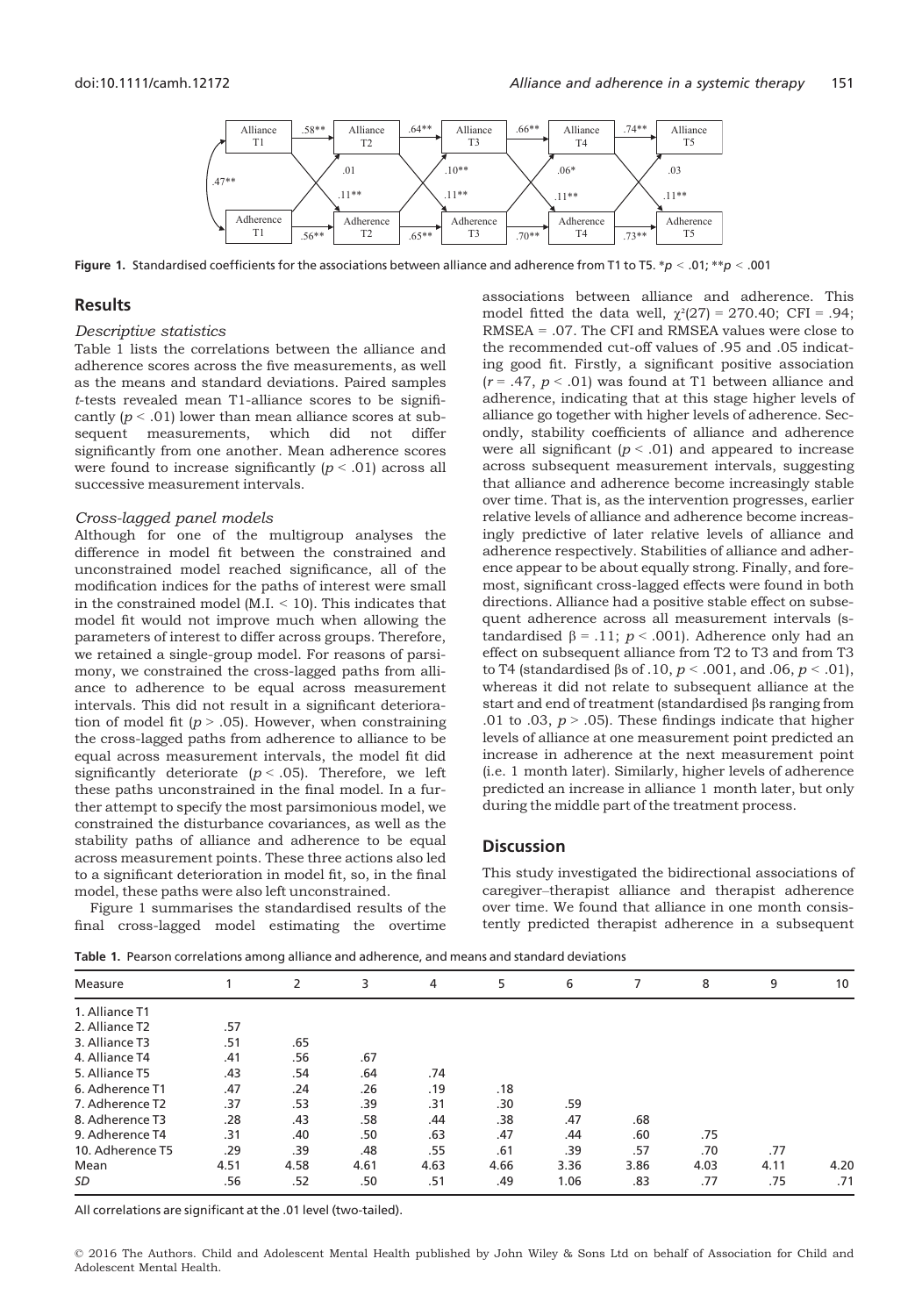month. Therapist adherence only predicted subsequent alliance during the middle phase of treatment. These results were stable across a range of client characteristics, namely adolescent age, gender and ethnicity, single-parent versus multiple-parent households, type and severity of adolescent problem behaviour, and whether or not the treatment was court ordered. This means that the bidirectional associations between alliance and adherence were not moderated by client characteristics and can be generalised to the whole MST population.

The results suggest that alliance may function as a catalyst for adherence. Building a good working relationship and setting common goals may facilitate adherence to the treatment protocol. These findings are similar to findings from previous studies on individual adult psychotherapy showing that alliance predicted adherence (Tschuschke et al., 2015; Weck et al., 2015). Moreover, the results are in accordance with the MST treatment manual, according to which an MST therapist should start by creating engagement and a positive working relationship, and formulating common treatment goals. After this initial phase, the therapist can use specific interventions to address the identified problems (Henggeler et al., 2009).

Adherence predicted subsequent alliance, but only during the middle phase of treatment. Providing MST according to the treatment model may further deepen and consolidate the alliance between the therapist and the client. A client's confidence in the therapist may improve if a clear strategy is apparent. Also, if the therapist is delivering the treatment in an adherent manner, it may be easier to identify common goals and associated tasks (Goldfried & Davila, 2005; Hill, 2005). It is surprising that the effect of adherence on alliance only emerged halfway through treatment, as adherence to the MST treatment model also requires focussing on topics, such as client motivation and engagement, which are important at the start of treatment. However, for the purposes of the current study, we only included items clearly distinguishing between alliance and adherence. The resulting adherence measure mainly consisted of items reflecting problem-solving techniques, which are expected to be most apparent in the middle of therapy, where the therapist and client jointly work on the client's problems (Henggeler et al., 2009). Moreover, the current findings are comparable to the results of Hukkelberg and Ogden (2013) regarding PMTO. They assessed alliance and adherence at the 3rd (T1), 12th (T2) and 20th (T3) session (with a mean number of 24 sessions). The effect of alliance on adherence was strongest at the start of therapy (from T1 to T2), whereas the effect from adherence on alliance was strongest halfway the treatment process (from T2 to T3). Although none of these associations were significant, the standardised effects were larger than corresponding associations in our study.

Our cross-lagged effects did not vary across client demographic characteristics nor across type and severity of adolescent behavioural problems. The conclusion that alliance and adherence may reinforce one another does therefore seem to hold for a varied MST population. Nevertheless, closer inspection of the data revealed that adherence scores did vary across client characteristics. For example, nonwestern families and families participating in MST on court order provided higher adherence scores than western families or families participating in

MST without a court order. Adherence at the start of treatment was lower for adolescents with externalising behavioural problems in the clinical range than for adolescents without externalising behavioural problems. This is in line with previous research suggesting that problem severity may hamper adherent implementation of MST (Schoenwald, Letourneau, & Halliday-Boykins, 2005). Alliance did not appear to vary much across client characteristics, although this may be a consequence of the small variance of alliance in the current study.

Alliance only increased between T1 and T2, after which it stabilised. This is consistent with the MST treatment model, stating that alliance should be established in the initial phase, after which it should remain relatively stable (notwithstanding that this may require considerable work on the part of the therapist; Henggeler et al., 2009). Previous research has shown that alliance may be characterized by short rupture-and-repair sequences (Stiles et al., 2004). As these ruptures can be repaired in just one or two sessions, identifying such ruptures would require session-to-session assessments, instead of our monthly assessments. It would be interesting to investigate whether such temporary ruptures of alliance would also impact therapist adherence.

Contrary to alliance, adherence increased during the whole treatment period. This may indicate that adherence becomes easier as treatment progresses. However, so far, little is known about such underlying processes. An alternative hypothesis for the increasing adherence scores may be that, as treatment progresses, parents develop a better understanding of what the therapist is doing, and, therefore, are better able to identify adherent therapist behaviour. It is also possible that families become more positive about their therapist when positive treatment outcomes are being achieved, and hence give higher scores on the adherence items.

We should note that, although our results were significant, the effects were relatively small. It is likely that other factors, such as parental engagement or therapist experience, influence the development of alliance and therapist adherence during treatment as well. Besides, MST is a treatment with an elaborate quality assurance and improvement system, aimed at supporting therapists providing MST. This is reflected in the high mean scores on alliance and therapist adherence and the small standard deviation. With such restricted ranges, it may be harder to detect effects. Nevertheless, significant cross-effects were found. An important strength of the cross-lagged panel design employed is its control for the initial correlation between alliance and adherence, and for their stabilities over time. Given these controls, the size and consistency of the cross-lagged effects suggest meaningful relationships of sufficient strength to warrant attention.

Several caveats should be kept in mind when interpreting our results. Firstly, the TAM-R was developed to measure adherence to the MST treatment model, and was not designed as an alliance measure. In addition, both alliance and adherence were scored by the same informant, meaning that the results might have been inflated due to shared-method variance. Nevertheless, since the correlation between both scales at the start of the treatment was only medium, the factors can be assumed to measure two distinct processes. The TAM-R scales for alliance and adherence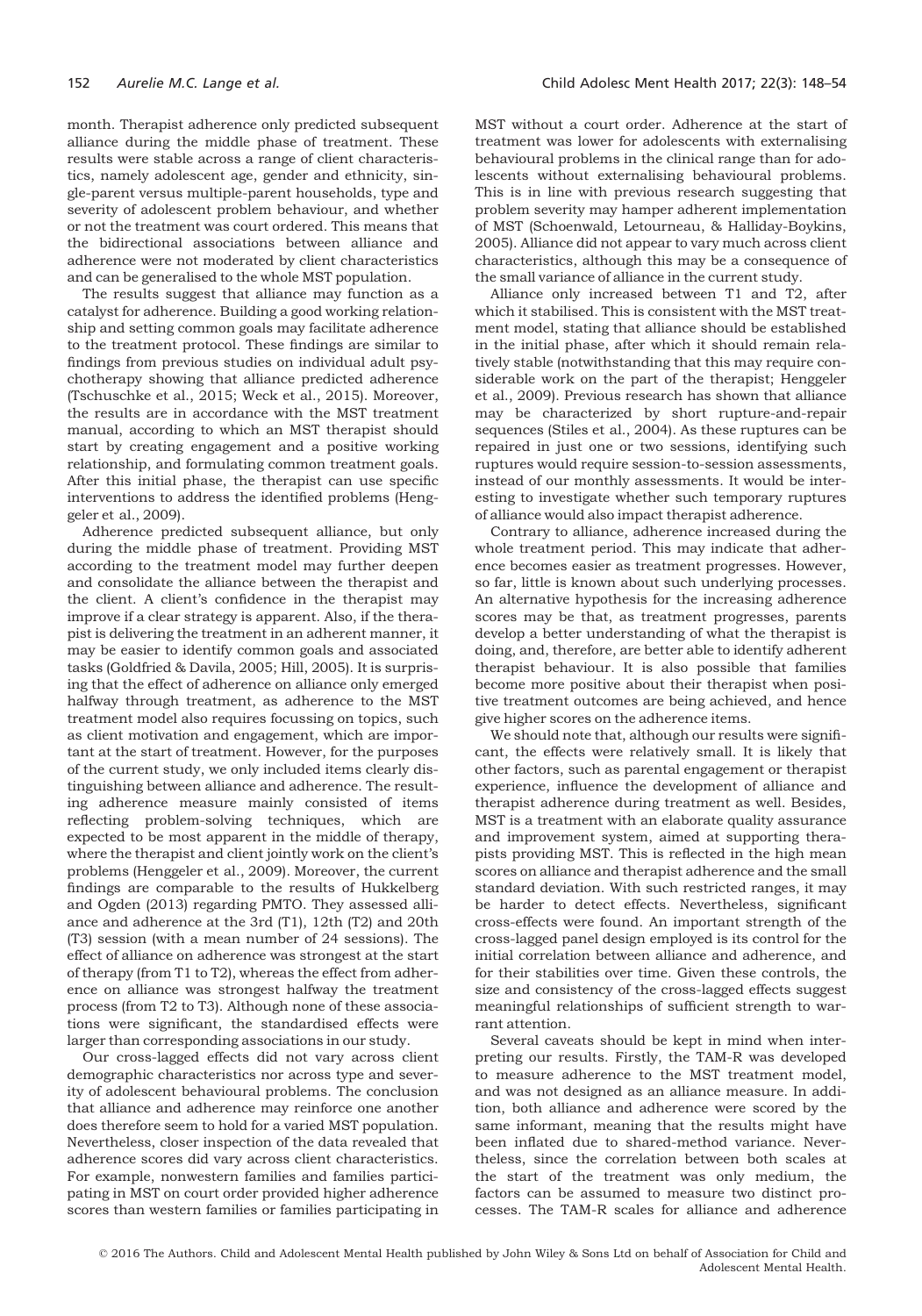also had high internal consistencies and achieved high stability within an MST treatment episode. Thus, the reliability and validity of the two factors of the TAM-R seem adequate.

Secondly, some scholars have argued that caregivers may be less accurate adherence-informants than therapists or trained raters (Chapman, McCart, Letourneau, & Sheidow, 2013). Being untrained in the treatment, caregivers may not be able to detect changes in adherence. Due to their loyalty towards their therapist, they may further be unwilling to rate the therapist poorly (Chapman et al., 2013; Schoenwald et al., 2011). Nevertheless, the TAM-R is a validated and reliable adherence measure, and predicts a range of short- and long-term treatment outcomes (Huey, Henggeler, Brondino, & Pickrel, 2000; Schoenwald et al., 2009). The increasing adherence scores in our study further suggest that families may be capable of detecting changes in adherence.

It would be interesting to replicate the current findings using other informants for alliance and adherence. Previous studies on client–therapist alliance and therapist adherence within MST suggest that adolescents tend to report somewhat lower levels of alliance and adherence than caregivers (Chapman et al., 2013; Ryan et al., 2013). Adolescent–therapist alliance may be more difficult to achieve and maintain, since these adolescents usually do not experience their life as problematic and may feel frustrated in their freedom as parental interventions are being implemented (personal communication with a panel of clinicians). In a study on alliance in family therapy (multidimensional family therapy; MDFT), adolescent-reported alliance was associated with decreases in externalising behavioural problems, but only if the initial alliance was weak and subsequently improved (Hogue et al., 2006). It would be interesting to investigate whether such lower adolescent–therapist alliance is compensated for by an increase in adherence.

Although our study was restricted to MST, we have no reason to believe that the reinforcing patterns of alliance and therapist adherence would be different in other family therapies whereby sessions primarily take place with the caregiver. However, since the mean alliance and adherence scores in our sample were high, we do not know whether alliance and adherence would equally reinforce one another if one of them is very low. Indeed, previous research has suggested that a rigid focus on adherence in the absence of alliance may hamper treatment (Barber et al., 2006; Castonguay et al., 1996). Notwithstanding the caveats mentioned above, the present study represents one of the first attempts to model the bidirectional associations of alliance and therapist adherence over five assessments for almost 2000 families. The large number of participating clients further allowed us to conduct moderator analyses, to investigate whether the results would differ for different subgroups of clients. Our findings were not dependent on client characteristics.

# Conclusion

Taken together, we have put theoretical models on the associations of alliance and adherence to the test. Our results support the importance of building a strong alliance at the start of the treatment, as this may facilitate adherent implementation of intervention techniques.

Adherence may be important to maintain a strong working alliance.

## Acknowledgements

Funding for this work was provided by ZonMw (729101006). The authors thank the participating treatment centres (de Viersprong, de Waag, St. Ottho Gerhard Heldring and Ambulatorium, Vincent van Gogh Instituut), Praktikon, whose call centre collected the alliance and adherence assessments, and the panel of clinicians, which assisted in interpretation of the results. The authors declare that they have no competing or potential conflicts of interest. The first and third authors take full responsibility for the integrity of the data and the accuracy of the data analyses.

### References

- Achenbach, T., & Rescorla, L. (2001). Manual for the ASEBA school-age forms & profiles. Burlington, VT: University of Vermong, Research Center for Children, Youth & Families.
- Barber, J.P., Gallop, R., Crits-Christoph, P., Frank, A., Thase, M.E., Weiss, R.D., & Gibbons, M.B.C. (2006). The role of therapist adherence, therapist competence, and alliance in predicting outcome of individual drug counseling: Results from the National Institute Drug Abuse Collaborative Cocaine Treatment Study. Psychotherapy Research, 16, 229–240.
- Barnhoorn, J., Broeren, S., Distelbrink, M., de Greef, M., van Grieken, A., & Jansen, W., ... & Raat, H. (2013). Client-, professional- en alliantiefactoren: Hun relatie met het effect van zorg voor jeugd [Cliënt-, professional-, and alliancefactors: Their association with the effect of youth care]. Nijmegen/ Rotterdam/Utrecht, Rotterdam, Utrecht, the Netherlands: HAN, Erasmus MC/Gemeente Rotterdam, Verwey-Jonker Instituut.
- Bentler, P.M. (1990). Comparative fit indexes in structural models. Psychological Bulletin, 107, 238–246.
- Berkel, C., Mauricio, A.M., Schoenfelder, E., & Sandler, I.N. (2011). Putting the pieces together: An integrated model of program implementation. Prevention Science, 12, 23–33.
- Bordin, E.S. (1979). The generalizability of the psychoanalytic concept of the working alliance. Psychotherapy: Theory, Research and Practice, 16, 252–260.
- Castonguay, L.G., Goldfried, M.R., Wiser, S., Raue, P.J., & Hayes, A.M. (1996). Predicting the effect of cognitive therapy for depression: A study of unique and common factors. Journal of Consulting and Clinical Psychology, 64, 497–504.
- Chapman, J.E., McCart, M.R., Letourneau, E.J., & Sheidow, A.J. (2013). Comparison of youth, caregiver, therapist, trained, and treatment expert raters of therapist adherence to a substance abuse treatment protocol. Journal of Consulting and Clinical Psychology, 81, 674–680.
- Crits-Christoph, P., Gibbons, M.B., Hamilton, J., Ring-Kurtz, S., & Gallop, R. (2011). The dependability of alliance assessments: The alliance-outcome correlation is larger than you might think. Journal of Consulting and Clinical Psychology, 79, 267–278.
- Dekovic, M., Asscher, J.J., Manders, W.A., Prins, P.J.M., & van der Laan, P. (2012). Within-intervention change: Mediators of intervention effects during Multisystemic Therapy. Journal of Consulting and Clinical Psychology, 80, 574–587.
- Ellis, M.L., Weiss, B., Han, S., & Gallop, R. (2010). The influence of parental factors on therapist adherence in Multi-systemic therapy. Journal of Abnormal Child Psychology, 38, 857–868.
- Friedlander, M.L., Escudero, V., Heatherington, L., & Diamond, G.M. (2011). Alliance in couple and family therapy. Psychotherapy, 48, 25–33.
- Goldfried, M.R., & Davila, J. (2005). The role of relationship and technique in therapeutic change. Psychotherapy: Theory, Research, Practice, Training, 42, 421–430.
- Granic, I., Otten, R., Blokland, K., Solomon, T., Engels, R.C., & Ferguson, B. (2012). Maternal depression mediates the link between therapeutic alliance and improvements in adolescent

© 2016 The Authors. Child and Adolescent Mental Health published by John Wiley & Sons Ltd on behalf of Association for Child and Adolescent Mental Health.